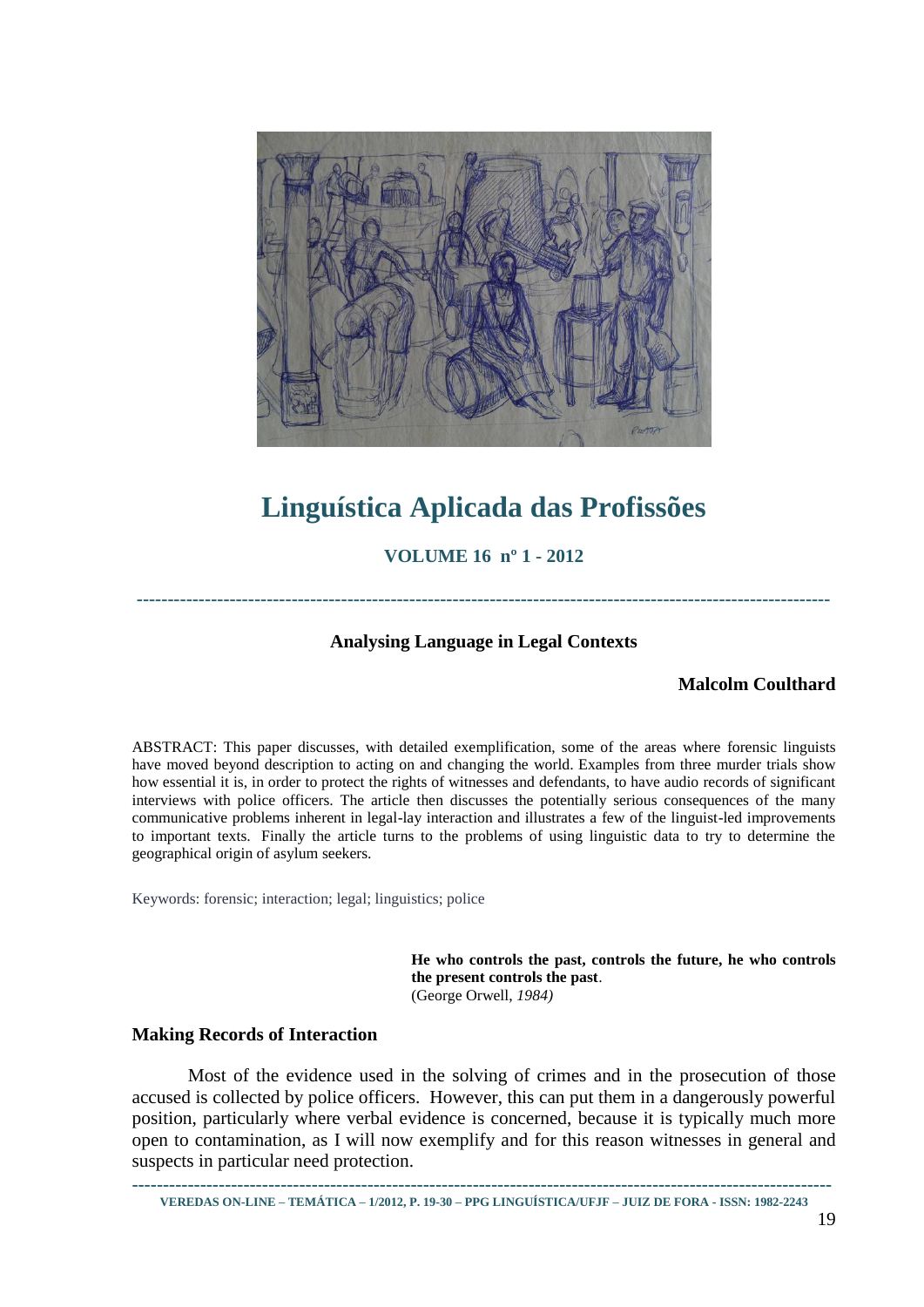From the beginning of the  $20<sup>th</sup>$  century British judges insisted that, as far as possible, what was said by and to an accused should be written down in direct speech, rather than in indirect speech or in summary form. This was because, in Austinian terms, they wanted to receive the uninterpreted *locution* as they felt that it was the role of the court to determine the *illocutionary* force of the words. I will not expand on the linguistic assumptions underlying this position, but will merely give an example of it at work. In a famous English case, that of Derek Bentley in 1953 which is the subject of a feature film entitled *Let Him Have It* (1991), the accused who had already been arrested was claimed by the police to have shouted out to his companion the words "Let him have it, Chris", after which Chris shot at and killed a policeman. At trial the lawyers discussed at length the two possible interpretations, either 'give [the policeman] the gun' or 'shoot [the policeman]'. The defence argued for the first interpretation because it could be used as mitigating evidence, while the prosecution argued for the second as it was essential for their case – they could only secure a conviction for murder, as Bentley was already under arrest at the time of the shooting, if they could show that he had *incited* his companion to kill. For more details see Coulthard and Johnson (2007: 173-80).

Significantly, the defence did not challenge the admissibility of the utterance nor even question the accuracy of the wording, even though the police admitted that the words had not been recorded contemporaneously, but had only been written written down several hours later. It was simply accepted at the time and for decades afterwards, that policemen could remember accurately what had been said and write down a verbatim record of it from memory several hours later.

At the time of this murder, in an ideal situation, two police officers would interview a suspect; one officer would ask questions while the other would make a contemporaneous verbatim handwritten longhand record of what both participants said and this record was later typed up. However, all too often the courts did not get a contemporaneous verbatim record, not because the records were not produced honestly and conscientiously, but because of the problems inherent in the system. As we linguists now know all too well this process has inherent problems, not least that while people speak at over 200 words a minute, people can only produce legible handwriting at speeds closer to 25 words a minute.

Worse, a convention arose that allowed police officers to make brief notes, called *trigger notes*, which could later be 'made up', drawing on their recollection of the interaction, into what looked like a verbatim record. Thus police officers were totally in control of the verbal evidence. Not only did they decide which topics were covered during interviews, they also controlled what was and what was not recorded - there was no provision for the accused to make and then to present in court his own contemporaneous written version of what was said, nor even to produce an agreed record collaboratively with the police officers. If he disputed the accuracy of an interview record the only option open to the accused was to refuse to sign it, but even that did not prevent the record being accepted as an accurate and true record by the court, provided it was signed by two police officers.

These early police records are fascinating documents, because they are, on the one hand, factual records of interaction, but on the other hand texts whose function is to re-present this interaction at a later time to a different audience and for a different metalinguistic purpose. So they have not only an evidential, but also a persuasive function. Indeed, the police participants were certainly very aware, at the time they were engaged in the primary interaction and producing the written record, for whom this record was ultimately intended -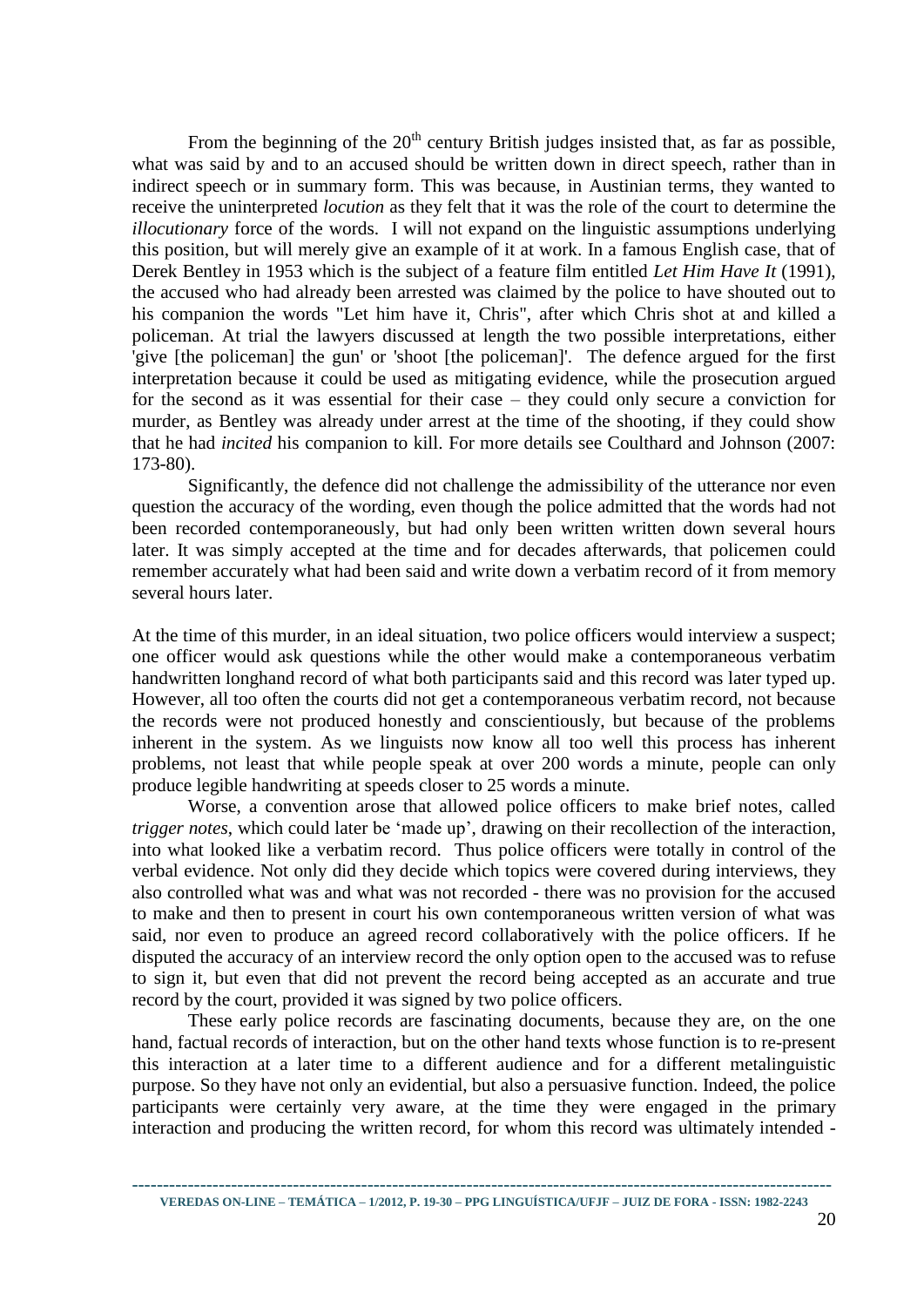certainly some records are clearly constructed consciously and specifically with the future audience in mind, as in the following example.

In 1986 Ashley King was accused and convicted of battering an old lady to death, solely on the basis of his own partial confession, which he had retracted almost immediately afterwards. In the early interviews King admitted he had known the woman and indeed that he had visited her to ask for money on the very day she was murdered. The police evidence produced in court included the 'records' of ten interviews, each set out as a sequence of Questions and Answers with what the police and King had apparently said presented inside inverted commas – the implication was that these utterances had been recorded verbatim and contemporaneously. In fact it later transpired that only one of the interviews had been recorded contemporaneously, all the others had been 'made up' (this is the expression the police officers standardly used for this process) afterwards from *trigger* notes and/or from memory. I will demonstrate, using one of the records, just how much was added from memory in the process of 'making up' the notes and will argue that the record presented to the jury is significantly and prejudicially different from the underlying trigger notes.

Part of the prosecution strategy was to convince the jury that Ashley King was untrustworthy and prone to lie. Early in the trial the following interview record was read aloud for the jury (I have numbered the utterances and highlighted some items in **bold** in order to be able to refer to them later).

#### **Text 1a Extract from an interview with Ashley King**

*KING was then transported to Houghton-le-Spring Police Office where at 11.35 am that day he was interviewed in the following manner by myself and D C Simpson*

- P1 "When we saw you last Saturday you told us that you didn't go out at all on the evening of Monday 4th November. Are you still saying that's true?"
- K1 "Yes, I'm sure that's right."
- P2 "It can be difficult thinking back Ash, so think very carefully, its very important."
- K2 "Aye, I'm sure about that. I never left the house."
- P3 "We've interviewed some people who say you were out that night?"
- K3 "I don't think so."
- P4 "Think very carefully about it, it's important."
- K4 "I think that was the night we got the tyres, is that what you mean."
- P5 "Tell us about it."
- K5 "**Billy, Berti and Melley called for** us and we went up the bank and got some tyres."
- P6 "What time was this?"
- K6 "They came for us about **six o'clock**."
- P7 "Who's Berti?"
- K7 "I don't know his second name but **he's from Shiney**."
- P8 "When you say you got some tyres, do you mean you stole them?"
- K8 "Aye, I think so" *I then cautioned KING*.
- P9 "Where did you get the tyres from?"
- K9 "**It's a place** next to the garage, its **near the pit**."
- P10. "Do you know the name of the premises?"
- K10. "**Tyre Services** I think, but I'm not sure."

(*The interview record continues for 3 more pages*)

There are several points which immediately strike the reader and which one assumes would have similarly struck the members of the jury, because this would have been the first time in the trial that they had heard the 'voice' of King as he had not yet given evidence.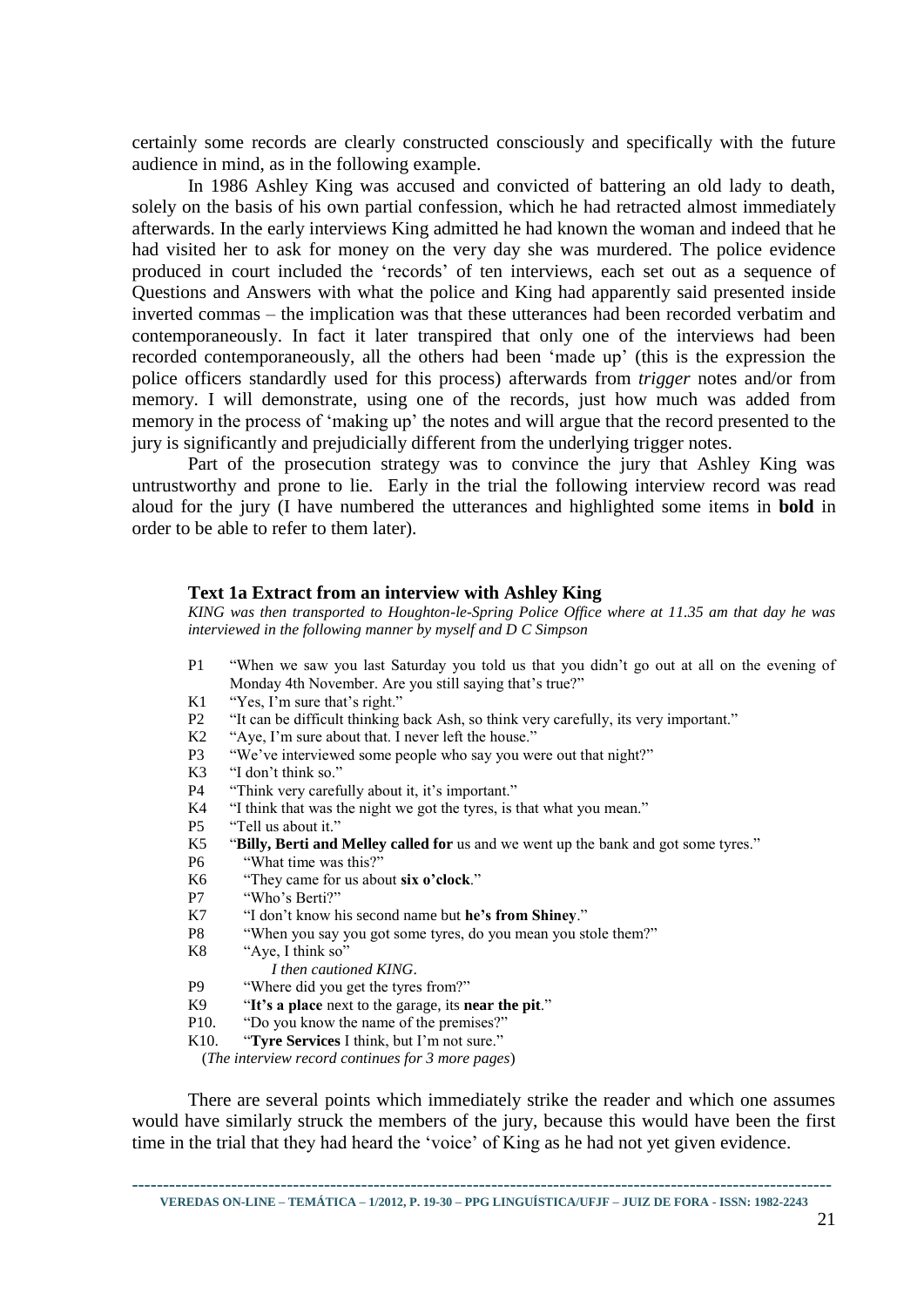Firstly, we note that, following the prose introduction, we are presented with what appears to be a verbatim account of what was said by both King and the interviewing officer. Secondly, we hear King not telling the truth at first. The interview begins with three denials that he had been out on the night of November  $4<sup>th</sup>$  answers K1-K3 - followed by a grudging admission that in fact he had - answer K4: "I think that was the night we got the tyres, is that what you mean". Shortly afterwards, in K8, he admits that, although he himself had used the neutral word 'got' he knew that he was in fact 'stealing' the tyres. Thirdly, the police officer is apparently very patient and good-natured in his questioning – he offers a let-out in P2 after the first denial, "It can be difficult thinking back Ash, so think very carefully", he uses the diminutive address form "Ash" instead of "Ashley" and doesn't directly contradict King, but rather coaxes the truth out of him, through P3 and P4.

Although trial verdicts are decided on evidence, often the value of an individual piece of evidence depends on the credibility of the witness - indeed judges often instruct members of the jury to assess the credibility of witnesses when considering their evidence. In these early exchanges we can see King coming across as untrustworthy, as someone who needs to have the truth gradually teased out of him. At the same time the police officer is seen in a much better light, as a kindly patient man. It was therefore something of a surprise to me to discover that this text is not a contemporaneous verbatim record of the interview at all, but rather a persuasive and crucially deceptive dramatization, which had been in a very literal sense *made up* much later from minimal *trigger notes*. The opening of the actual trigger notes is presented below in the original layout:

## **Text 1b – The Original Police Trigger Notes**

6pm Left house called for Billy Waugh &Melvin Waugh  $+$  (Berty) from Shiney Row TO TYRES Place BY PIT (TYRE SERVICES?)

(These notes continue for 15 more lines but contain nothing else that is relevant to the extract under consideration.)

A quick glance at Text 1a above, where I have highlighted in bold the parts derived directly from the trigger notes, shows just how little basis there was in the notes for the record presented in court and just how much of the record was (re)created by the police from either memory or imagination. A reading of the expansion of the notes into indirect speech, which I offer below as an alternative way of presenting the same trigger note information demonstrates just how much of the persuasiveness of Text 1a comes from the police dramatization.

## **Text 1c - A Monologue Expansion**

King said he left home at 6pm and called for Billy Waugh, Melvin Waugh and Berty from Shiney Row. They went to a tyres place near the pit, which may be (called) Tyre Services.

Gone are the two contrasting characters - the shifty King and the kindly policeman, gone the biblical triple denial - and all that remains is an uninteresting short narrative of events with no confession to theft and none of the evaluation of character and action which makes the dramatization so persuasive for the reader/listener. This is not an unusual and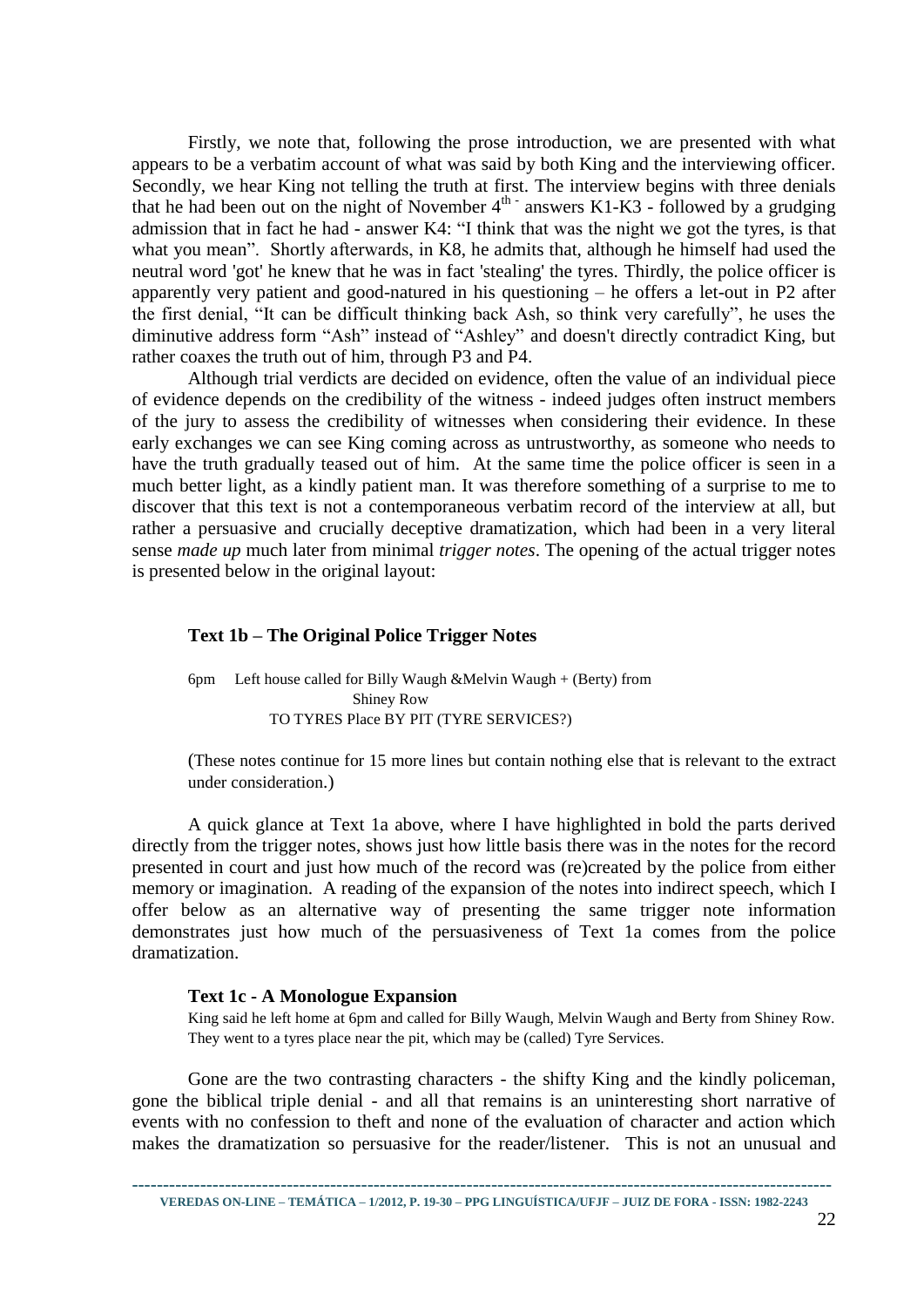isolated instance of persuasive dramatisation – indeed the same case yields many other instances when details which may or may not have been part of the original interview were added or changed in the transition between trigger notes and final evidential interview record.

This discussion provides a sufficient basis to argue that the collection of linguistic evidence must be rigorously controlled. The most carefully produced verbatim contemporaneous notes will always be inaccurate and all too often decisions about what to include and what to omit, will make the record irremediably unfaithful. The only way to ensure that courts have access to uninterpreted locutions is through audio or video recording. In Britain, since the Police and Criminal Evidence Act of 1984, (PACE) the police have been required, whenever possible, to make contemporaneous audio recordings of significant interviews. The evidence in favour of tape-recording is overwhelming, so linguists who work in the vast majority of countries where the taping and subsequent transcription of interviews is not standard practice, have all the necessary ammunition to mount a reasoned campaign to introduce it.

 Even then, as Haworth (2010) demonstrates, tape recording doesn't solve all the problems because most of the time the UK legal process works not with the audio record, but instead with written transcripts of interviews, transcripts that are made by civilians employed by the police and who sometimes make significant errors. One of the interviews used in the trial of serial killer Dr Harold Shipman contained this exchange

P: You don't keep drugs in your surgery, is that correct?

S: I don't keep any drugs, if you are talking about controlled drugs

However, the transcript used in court had Shipman transcribed as saying instead the potentially incriminating

S: I've **given you** drugs. Are you talking about controlled drugs

When such interview transcripts are used as evidence in court they are 'performed' by the police officer who conducted the interview and the prosecuting lawyer who may compound mistranslations with misreadings and meaning-changing intonation mis-choices. At the moment it appears that the vast majority of lawyers and judges either don't realise what is happening or worse don't care. This is a major battle still to be fought.

But the judicial situation can be much worse - Gibbons (2001) reports on the court system in Chile where, he notes, most of the judgments are reached on the basis of judges reading written reports of interviews with witnesses - *relato*s - which have been produced by court officials. Often, as in the case on which Gibbons focussed, there are no client lawyers present at the interview. The relator questions the witness and produces a written first person statement on behalf of the witness which in this case was 'typed up … on a word processor as the witness spoke'. As one would expect, things the relator regarded as unimportant were omitted and so were not available for the judges to even consider and worse, factual mistakes and misinterpretations occurred in the relato. Gibbons happened to tape-record this particular interview, so we know what was actually said, although of course the judge who reached a decision on the case didn't.

There are similar problems with court proceedings; in a few countries they are audiorecorded or taken down verbatim in shorthand, but in the majority of countries this does not occur - rather a summary of what was said is made, sometimes by a court official sometimes by the judge and that is the official record. This is unacceptable. Following his conviction an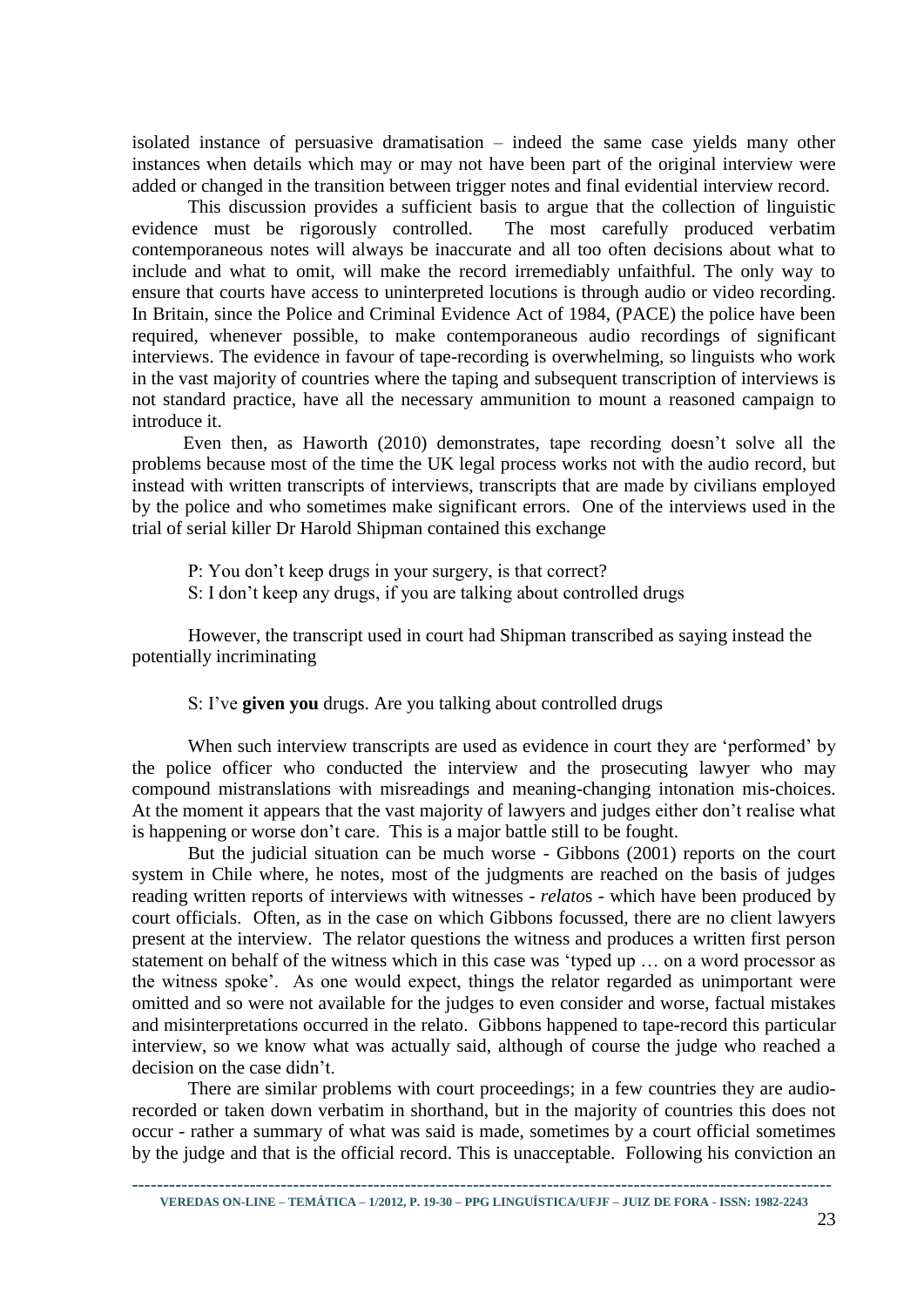accused may wish to appeal, arguing, for example, that the judge mis-directed the jury, or misunderstood a crucial piece of evidence or that an interpreter interpreted wrongly, so it is essential that there is an indisputable, independent interference-free record of what was actually said, not a partial version, produced by one interested party.

However, there is still no perfect system; even in Britain, where audio recording is now standard practice, access is restricted by money. Private companies have been given the sole right to record trials and they then charge substantial sums for copies of their official transcripts - people have open access to these paid-for transcripts, but they do not have a right to make their own transcripts from the audio recordings. Equality before the law is a fiction while all people are theoretically equal, some will always be more equal than others.

### **1. Professional-lay communication problems**

The right to trial by jury is seen in some countries, particularly English-speaking ones, as a fundamental human right - indeed, in the States it is guaranteed by the  $7<sup>th</sup>$  Amendment while in other countries it is considered risky if not bizarre for a person's fate to be put into the hands of untrained and potentially badly educated laymen. Certainly, trial by jury may not in itself guarantee a fair trial or at least not a safe verdict and that for purely linguistic reasons.

In any jury trial the judge must instruct the jury at an appropriate point about those aspects of the law that they need to be aware of in order to reach their verdict. This instruction typically occurs after all the evidence has been presented and after the prosecution and defence lawyers have concluded their closing statements and just before the jury retire to consider their verdict. Dumas (2000:65) argues persuasively that this in itself is a questionable practice, because 'jurors often form their opinions about the proper outcome of the case well before they are instructed in the applicable law'. However, with some jury instructions it wouldn't matter at what point they were presented, because they are irremediably incomprehensible.

There will, of course, always be linguistic problems with instructing a jury. On the one hand the judge wants to be sure that s/he has instructed the jury correctly, so that s/he is not vulnerable to an appeal against conviction on the grounds of misdirection, but on the other hand s/he needs to communicate with twelve good (wo)men and true who are likely to have real difficulty with the intricacies of legal language. In the US judges have traditionally placed more emphasis on the accuracy rather than the communicability of their instructions and use so-called 'pattern jury instructions' which are pre-prepared agreed textualisations, usually produced by committees. The judge reads out the relevant instruction(s) to the jury and typically refuses any requests to explain or gloss the instruction. There are recorded instances of juries returning to the judge saying they cannot understand the instruction(s) and the judge simply reading out the instruction(s) again.

Had you been on a jury in Tennessee in the 1990's you would have been instructed on the meaning of the crucial term 'reasonable doubt' by the judge reading the following text:

> *Reasonable doubt* is that doubt engendered by an investigation of all the proof in the case and an inability, after such investigation, to let the mind rest easily as to the certainty of guilt. Reasonable doubt does not mean a captious, possible or imaginary doubt. Absolute certainty of guilt is not demanded by the law to convict of any criminal charge, but moral certainty is required, and this certainty is required as to every proposition of proof requisite to constitute the offence.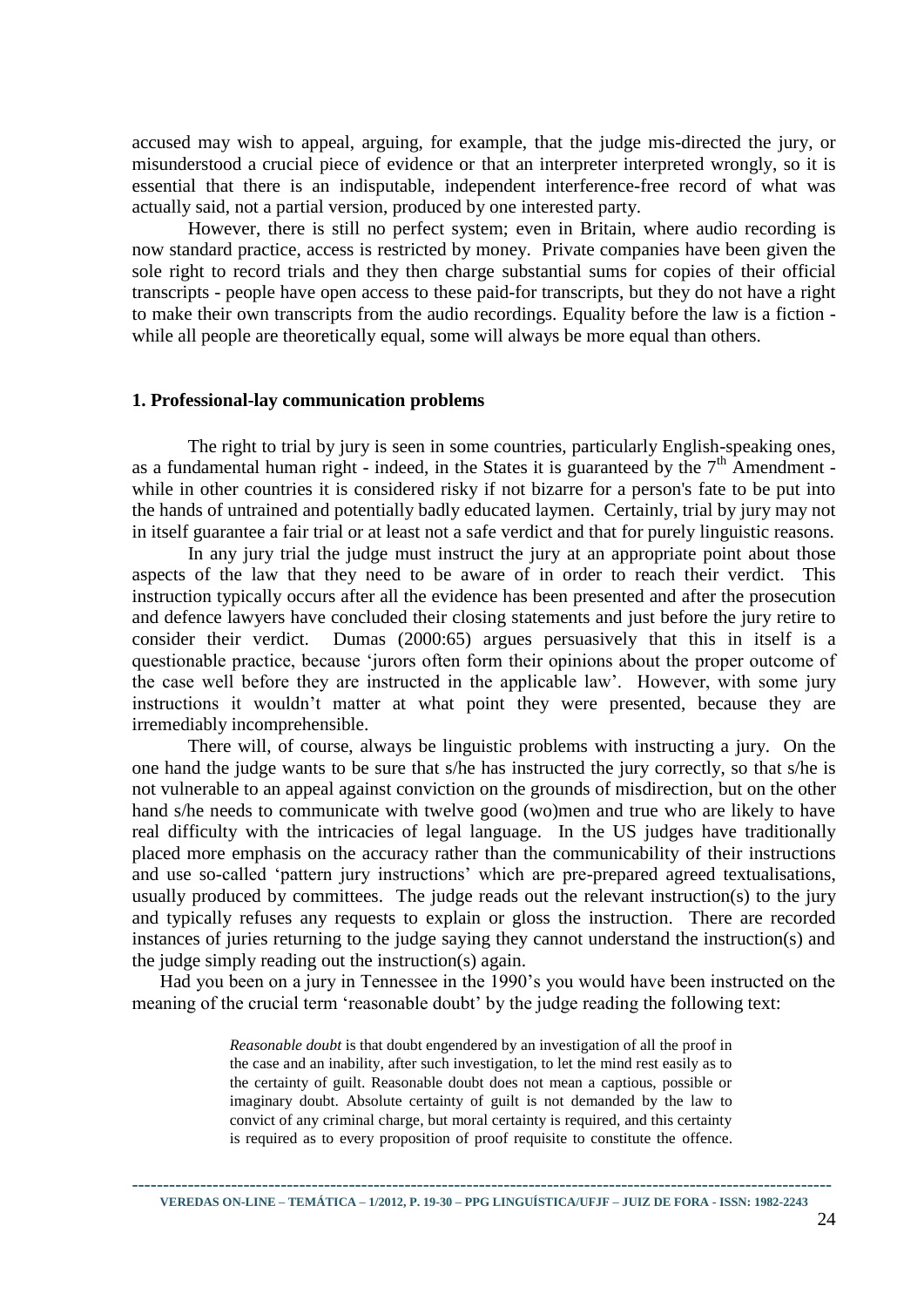[footnote omitted] (*Tennessee Pattern Jury Instructions—Criminal* (West 4<sup>th</sup> ed. 1995) 7:14, quoted in Dumas 2002)

You might like to try reading this aloud to a friend to check its intelligibility. Even though you have had the benefit of seeing the instruction in a written form and have been able to read it more than once if you so wished, I suspect you are not confident that you fully understand it. There is significant grammatical complexity in some of the clauses and the nominal groups and there is a preference for the nominalisation of processes – 'investigation', 'proof', inability', 'certainty' – and for the use of passive and agentless constructions – 'engendered', 'demanded' 'convict' 'required'. There are also major difficulties with the meaning of individual lexical items -'engendered', captious', 'moral' 'proposition', requisite' and 'constitute', to list only the most obvious. It is hard to see how a jury could reliably reach a verdict on the basis of this instruction.

In some US states the jury is asked not simply to reach a verdict on guilt but also to impose a penalty on the guilty party and there are suggestions that some death penalties have been imposed as a result of a basic misunderstanding by jury members. Levi (1993) reports a lexical analysis of a set of jury instructions concerned with imposing the death penalty, which she undertook as part of an expert report in the case of *US ex rel. James P Free Jr v Kenneth McGinnis et al*. She was asked to express an opinion on the question 'How well could [the language of the jury instructions] have served its purpose in communicating clearly to the jury the legal concepts they needed to understand for sentencing in a capital case?' (p10). The instructions in question were (the highlighting in bold is mine):

> If you unanimously find from your consideration of all the evidence that there are no mitigating factors **sufficient** to **preclude** the imposition of a sentence of death then you should return a verdict imposing a sentence of death.

> If, on the other hand, you do not unanimously find that there are no mitigating factors **sufficient** to **preclude** the imposition of a sentence of death then you should return a verdict that the sentence of death should not be imposed

In considering *sufficient* Levi focused on the inherent vagueness of the word. She pointed out that *sufficient*, has only a contextually derivable meaning and that the instructions themselves did not give an individual juror any help on how to decide what would count as a sufficient mitigating factor in the particular situation of sentencing someone to death. In addition there was the doubt as to whether a single factor, that was perceived to be sufficient, but only so perceived by a single juror, would in itself be 'sufficient to preclude'. According to the law it would, but would it be according to the text and if it was could an average reader have successfully deduced this?

In considering *preclude* Levi's approach was different; she pointed out that, while this word did have a context-independent meaning, most of the jurors were unlikely to have known it. She supported this assertion by testing some fifty undergraduate students attending one of her courses and found that only three students were able to provide the correct definition. Her conclusion was that there were grave doubts as to the comprehensibility of these instructions.

These two examples are sufficient to demonstrate convincingly that there is a serious problem with many jury instructions and that the best way to resolve such communication problems is not retrospectively, case by case, when there seems to be *prima facie* evidence of a miscarriage of justice. Practical research by Elwork et al as long ago as 1982 showed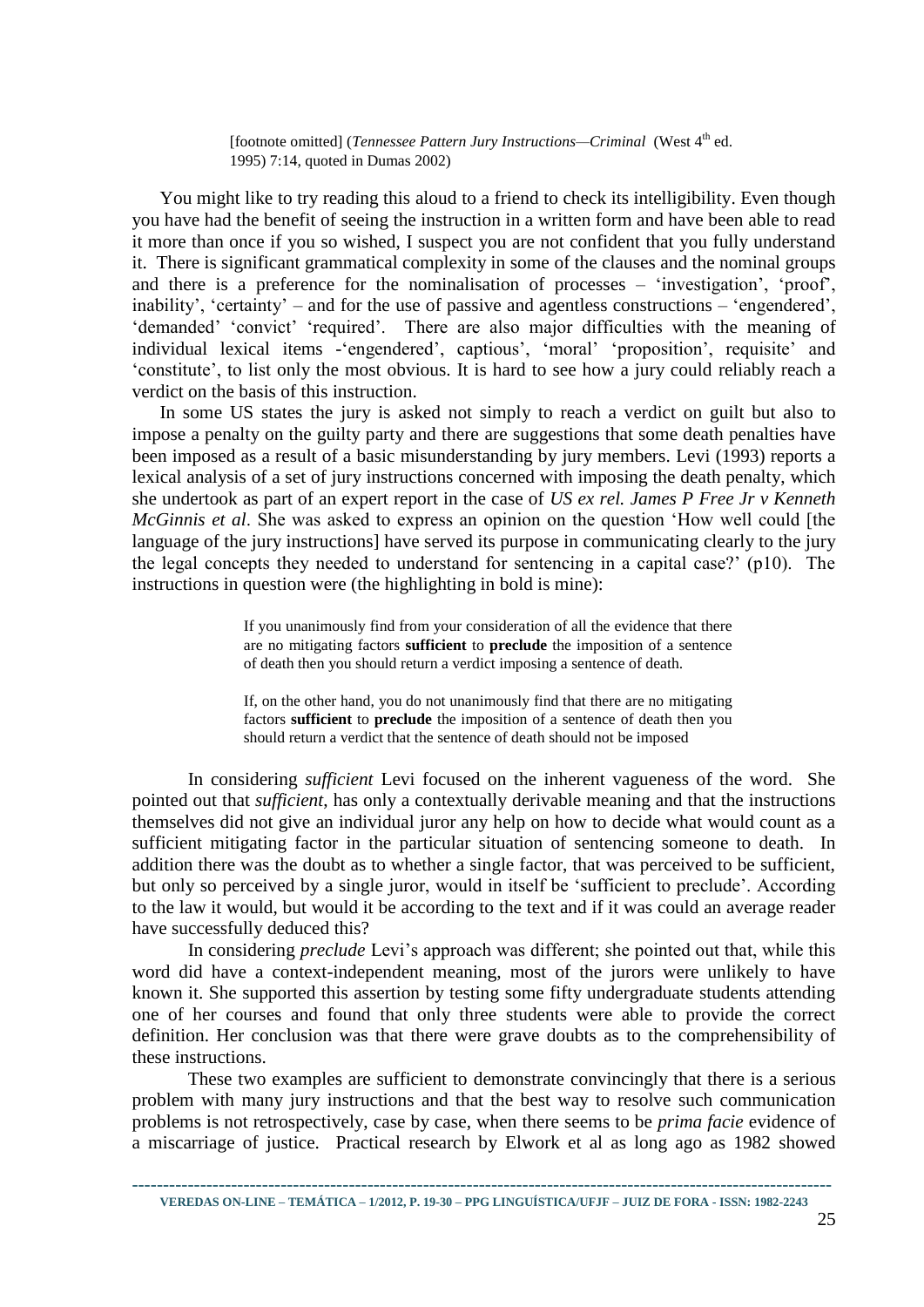clearly the need for revision. They asked groups of volunteers to be members of mock juries. These juries watched a video of a real trial and at the end some of the juries were given the same instructions as the jurors in the original trial, while other juries were given instructions written according to Plain English principles. When the jurors' were questioned afterwards about legal points which had been covered in the instructions, those who had had the rewritten instructions performed almost twice as well, achieving 78% correct responses as opposed to 40% by those who had had the unsimplified instructions. How many people would want to submit to a jury trial if they knew that?

However, all is not lost. Over a period of eight years Peter Tiersma, a law professor with a doctorate in linguistics, worked with a panel of lawyers and judges in California converting all of the state's criminal and civil jury instructions into a more communicative form. The results were published in 2005 and here are their versions of the two instructions we examined above:

> Proof beyond reasonable doubt is proof that leaves you with an abiding conviction that the charge is true. The evidence need not eliminate all possible doubt because everything in life is open to some possible or imaginary doubt. (2010:260)

> A mitigating circumstance or factor is any fact, condition or event that makes the death penalty less appropriate as a punishment, even though it does not legally justify or excuse the crime. A mitigating circumstance is something that reduces the defendant's blameworthiness or otherwise supports a less severe punishment. A mitigating circumstance may support a decision not to impose the death penalty. *Calcrim* 763 para 3

> To return a verdict of either death, or life without the possibility of parole, all 12 of you must agree on that verdict. *Calcrim* 766 para 7

There are important lessons to be drawn here – linguistic analysis is not enough, one also needs access to the powerful elite who are able to effect change. Tiersma had both the academic status and the legal training to gain access to this group and then the linguistic knowledge to influence the changes. However, this is a battle won so far in only one state; there is much work still to be done by American linguists.

In Britain things are altogether more informal – judges are happy, indeed anxious to explain, and often use their own examples in order to be sure the jury understands. Even 'reasonable doubt' has disappeared from the judges instructions in most courts and been replaced by 'sure'. The British specimen directions on proof are

> 'How does the prosecution succeed in proving the defendant's guilt? The answer is -- by making you sure of it. Nothing less than that will do. If after considering all the evidence you are sure that the defendant is guilty, you must return a verdict of 'Guilty'. If you are not sure, your verdict must be 'Not Guilty'.' (Judicial Studies Board 2005, cited in Heffer 2005: 165)

## **2. By their language shall ye know them – asylum seekers**

Asylum seekers are people who claim to be political refugees. The 1951 Geneva Convention Relating to the Status of Refugees defines a refugee as someone who

**----------------------------------------------------------------------------------------------------------------- VEREDAS ON-LINE – TEMÁTICA – 1/2012, P. 19-30 – PPG LINGUÍSTICA/UFJF – JUIZ DE FORA - ISSN: 1982-2243**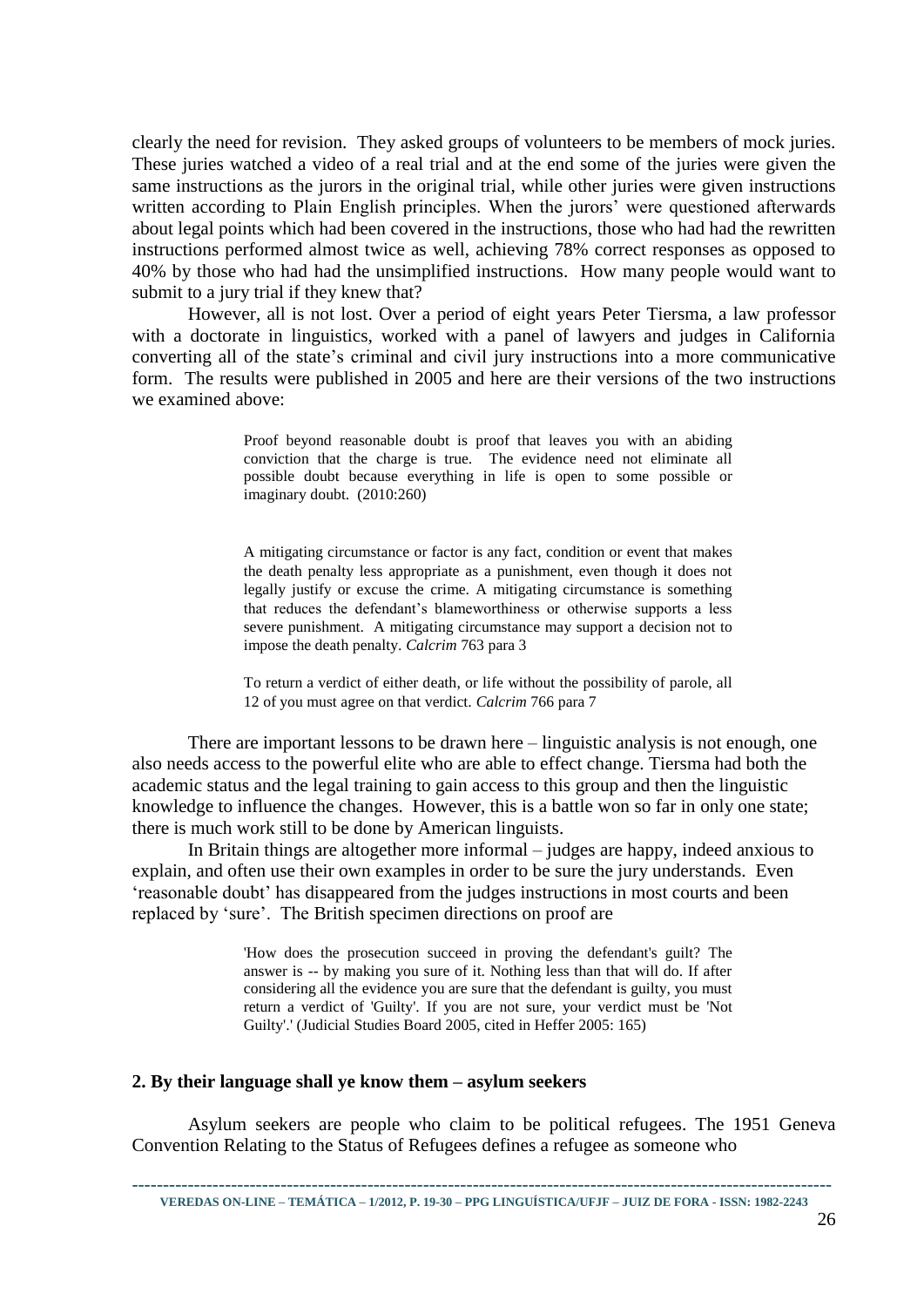'owing to a well-founded fear of being persecuted for reasons of race, religion, nationality, membership of a particular social group, or political opinion, is outside the country of his nationality, and is unable to or, owing to such fear, is unwilling to avail himself of the protection of that country...' (quoted in Eades and Arends 2004:179.)

In 2007, the last year for which UN figures were available at the time of writing, there were some 650,000 applications for asylum or refugee status. As this status has significant benefits it is often claimed by those who do not in fact have the right to it. In many Western European countries as well as in Australia and New Zealand there is currently perceived to be a major problem with *economic* refugees, people applying for *political* asylum by falsely claiming to be persecuted residents of countries where the political situation makes asylum applications legitimate under the Geneva Convention. So, for example English-speaking Africans may falsely claim to be persecuted Christians from the south of Sudan, or refugees from conflicts in Liberia, Sierra Leone or Somalia. Governments are obviously anxious to identify bogus applicants and repatriate them, so all claims have to be investigated and justified and frequently the linguistic evidence is crucial.

> In assessing claims for asylum, the main issue for the determining authority (typically the immigration department) is to ascertain whether the applicant has a "well-founded fear of being persecuted" in their home country. Thus, in immigration interviews applicants [are asked to] recount their experiences in their home country, which have often involved the persecution of themselves or of family members. (Eades 2010: 412)

Given that there is normally a strong connection between the way people speak and their place of origin, several governments have, not unreasonably, decided to make language testing part of the investigative process. This whole area has come to be known by the acronym LADO (Language Analysis in the Determination of Origin). There have, however, been problems with both the initial collection of the relevant linguistic data – sometimes applicants have had to be interviewed in a *lingua franca* for example English or French – as well as with the subsequent analysis of the language samples. The linguistic determination of origin has typically been based on the analysis of an audio recording made of the given asylum speaker when s/he was being interviewed by another person whose main concern was eliciting non-linguistic evidence of origin – in other words, with the notable exception of Switzerland (Baltisberger and Favaro, 2007), the samples analysed by the language analysts have not been collected by them nor even collected with the subsequent linguistic analysis in mind. Even worse the analysts all too often are chosen because they are native speakers of the language in question rather than because they have any academic linguistic training.

To list just a few of the problems that have arisen with this system: analysts have sometimes wrongly assumed:

- a) that a speaker has only one dialect some of the analysts appear to be insufficiently aware of the prevalence of bilingualism and the degree of language variation;
- b) that a speaker living for a period in another country will not acquire some of the basic local vocabulary – in other words an individual lexical item is not indicative of origin;
- c) that languages are coterminous with national borders this is simply not true. Both Afghanistan and Pakistan and contiguous regions in Africa clearly have

**-----------------------------------------------------------------------------------------------------------------**

**VEREDAS ON-LINE – TEMÁTICA – 1/2012, P. 19-30 – PPG LINGUÍSTICA/UFJF – JUIZ DE FORA - ISSN: 1982-2243**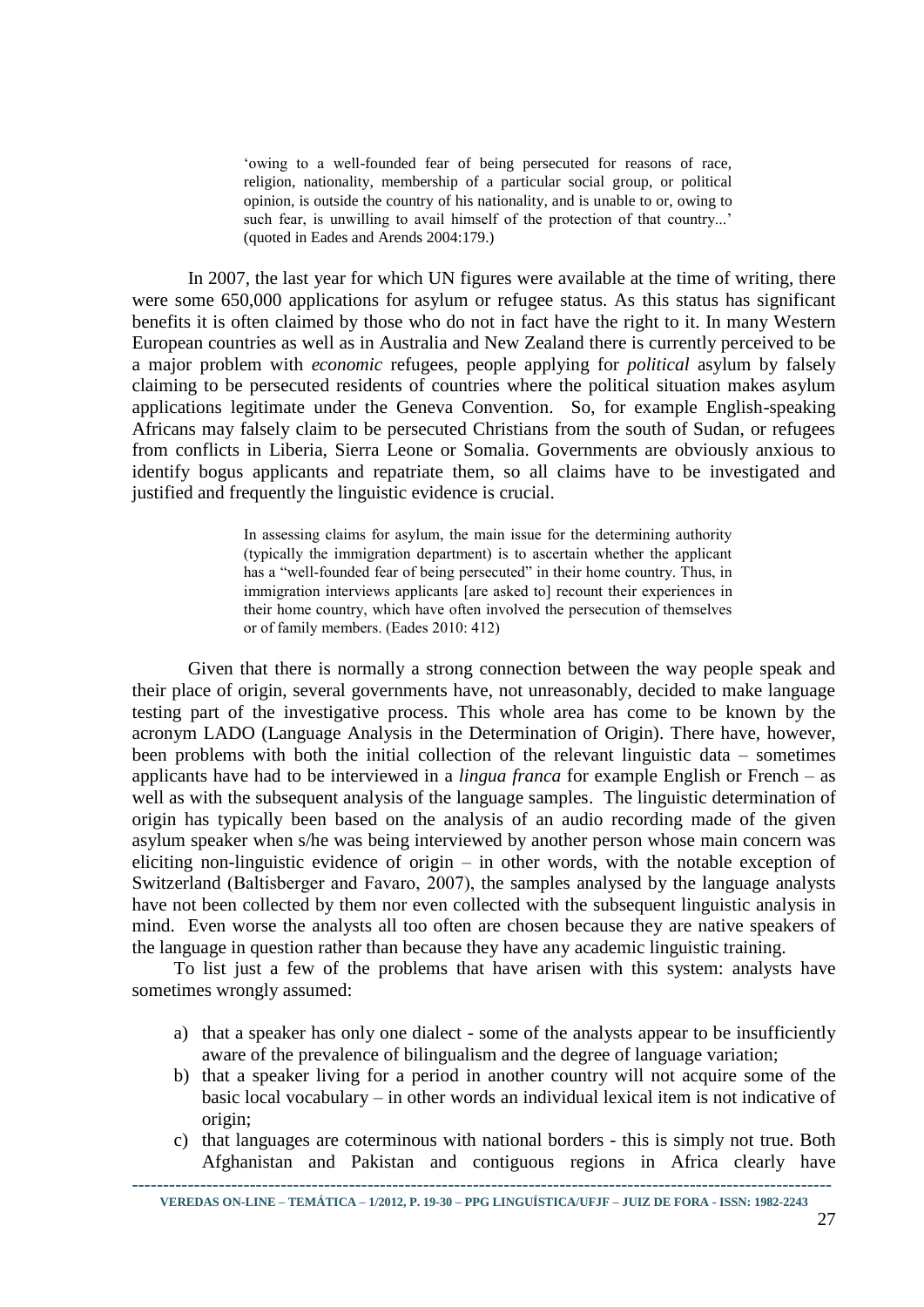linguistically porous borders and the distribution of the languages does not correspond to arbitrarily constructed political borders. In Africa, for instance, the current political borders are mainly the result of the various colonising European nations having carved up territories according to administrative convenience rather than according to the pre-existing and long-term linguistic and ethnic boundaries of the colonised peoples. To give just one example of a phenomenon that is common across the whole of the continent, speakers of Fula ended up in both Frenchspeaking Guinea and English-speaking Sierra Leone.

In 2004, in an attempt to ameliorate the situation, an international group of nineteen linguists from six countries published a set of guidelines to inform both government agencies and the lawyers who work with asylum seekers, about LADO-relevant linguistic issues, particularly about how to evaluate the linguistic reports, (Arends et al 2004).

Among their recommendations were

- that language analysts should not be expected to determine national origin, nationality or citizenship at all, although they could be asked to comment on the country of *socialisation* of a speaker. Instead, it was argued, their reports should be fed into a subsequent decision making process which put together the linguistic with the non-linguistic information;
- that language analysis must be done only by qualified linguists because "the expertise of native speakers is not the same as the expertise of linguists" (p 263);
- that analysts should have specific classificatory criteria in advance of case work, that they should only express their degree of certainty in their opinions semantically and not statistically and that they should be willing to state clearly when classification in a given case is impossible;
- that analysts should be very wary indeed when the language of the interview is not (one of) the first language(s) of the interviewee, particularly when the interviewer is using a related but distinct dialect which may cause the interviewee to 'accommodate' and use items s/he would not normally use.

In addition to producing these Guidelines, which are now being quoted in evidence in individual appeals against the refusal of asylum, the linguistic community is now actively questioning not only the reliability of the current procedures but also the professional competence of many of the testers. Criticism has been levelled against the Swedish Immigration Authority in particular, which has delegated the work to two private companies, Eqvator and Sprakab, which have also done work for the Australian and several European governments. Eades, Fraser, Siegel, McNamara, & Baker (2003) focusing on analyses of Afghans applying for asylum in Australia produced by Eqvator, concluded that the staff lacked the expertise necessary to construct an informed judgment, arguing that their main qualification to undertake the classification was simply an ability to speak the language; they had no training in linguistics and insufficient sociolinguistic knowledge. For example Eades et al. (2003) point out that although the firm claimed to be able to distinguish between Afghan and Pakistani speakers of Hazaragi, in fact "the border between Afghanistan and Pakistan has had very little linguistic study" and thus, until fundamental linguistic research has been undertaken, it will be impossible to determine whether a Hazaragi from Afghanistan can be reliably distinguished linguistically from one from Pakistan or indeed even from Iran, where it is also spoken.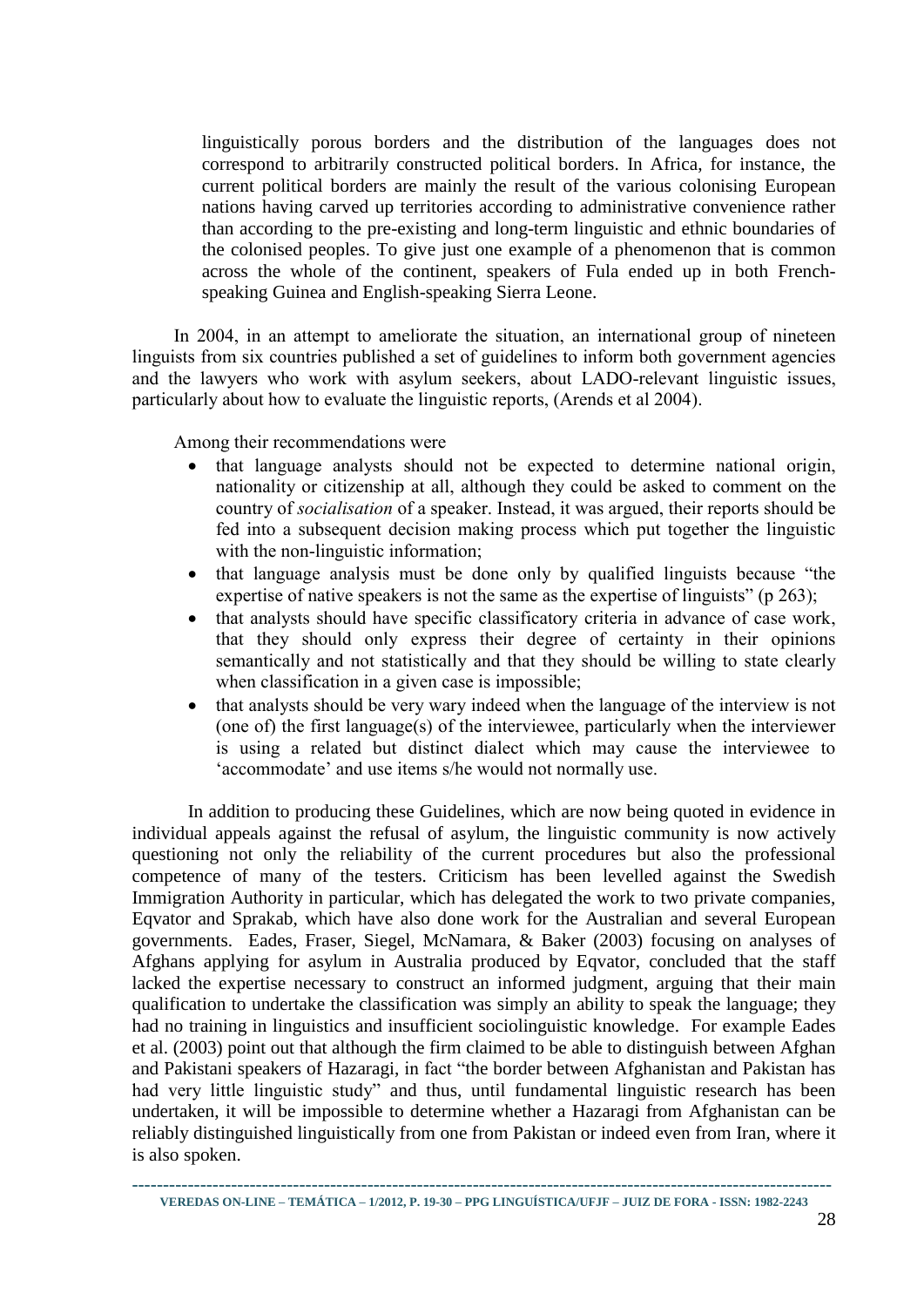## **Conclusion**

What I have tried to do in this article is to give a few illustrated examples of areas where linguists have contributed to changing the legal-linguistic world, hoping thereby to encourage my readers to do likewise. There are many more examples of successes in Coulthard and Johnson, (2007 chapters 6-9), but even so, innumerable mountains remain for those with a critical linguistic perspective who would like to try to move one.

## **References**

Arends, J et al 2004 'Guidelines for the use of language analysis in relation to questions of national origin in refugee cases', *International Journal of Speech, Language and the Law*, 11 (2): 261-6; and also available at [http://www.lagb.org.uk/language-origin-refugees.pdf.](http://www.lagb.org.uk/language-origin-refugees.pdf)

Baltisberger, E and Favaro, S 2007 "When informants don't want to inform: how to get relevant data in the particular context of linguistic analyses for the determination of origin (LADO)', in M.T. Turell, M. Spassova and J. Cicres (eds) *Proceedings of the 2nd European IAFL Conference on Forensic Linguistics/Language and the Law*, Barcelona, Universitat Pompeu Fabra, 85-90.

Calcrim *California Criminal Jury Instructions*, downloadable from *w3.nexis.com/sources/scripts/info.pl?293913*

Caldas-Coulthard, C R 1996 "Preface", In C. Caldas-Coulthard and Coulthard, M. (eds) Texts *and Practices:* Readings in Critical Discourse Analysis, London: Routledge, xi-xii

Coulthard, M. and Johnson, A 2007 *An Introduction to Forensic Linguistics:* Language in Evidence, London/New York: Routledge

Coulthard, M and Johnson, A (eds) 2010 *The Routledge Handbook of Forensic Linguistics*, London, Longman.

Dumas, B 2000 "US Pattern Jury Instructions: Problems and Proposals," *Forensic Linguistics*  7.i, 49-71

Dumas, B 2002 'Reasonable doubt about reasonable doubt: assessing jury instruction adequacy in a capital case', in J Cotterill (ed), 246-259

Eades, D 2010 'Language analysis and asylum cases', in Coulthard, M and Johnson, A (eds) *The Routledge Handbook of Forensic Linguistics*, London, Longman, 411-22

Eades, D and Arends, J 2004 'Using language analysis in the determination of national origin of asylum seekers: an introduction', *International Journal of Speech, Language and the Law*, 11(2): 179-199.

**----------------------------------------------------------------------------------------------------------------- VEREDAS ON-LINE – TEMÁTICA – 1/2012, P. 19-30 – PPG LINGUÍSTICA/UFJF – JUIZ DE FORA - ISSN: 1982-2243**